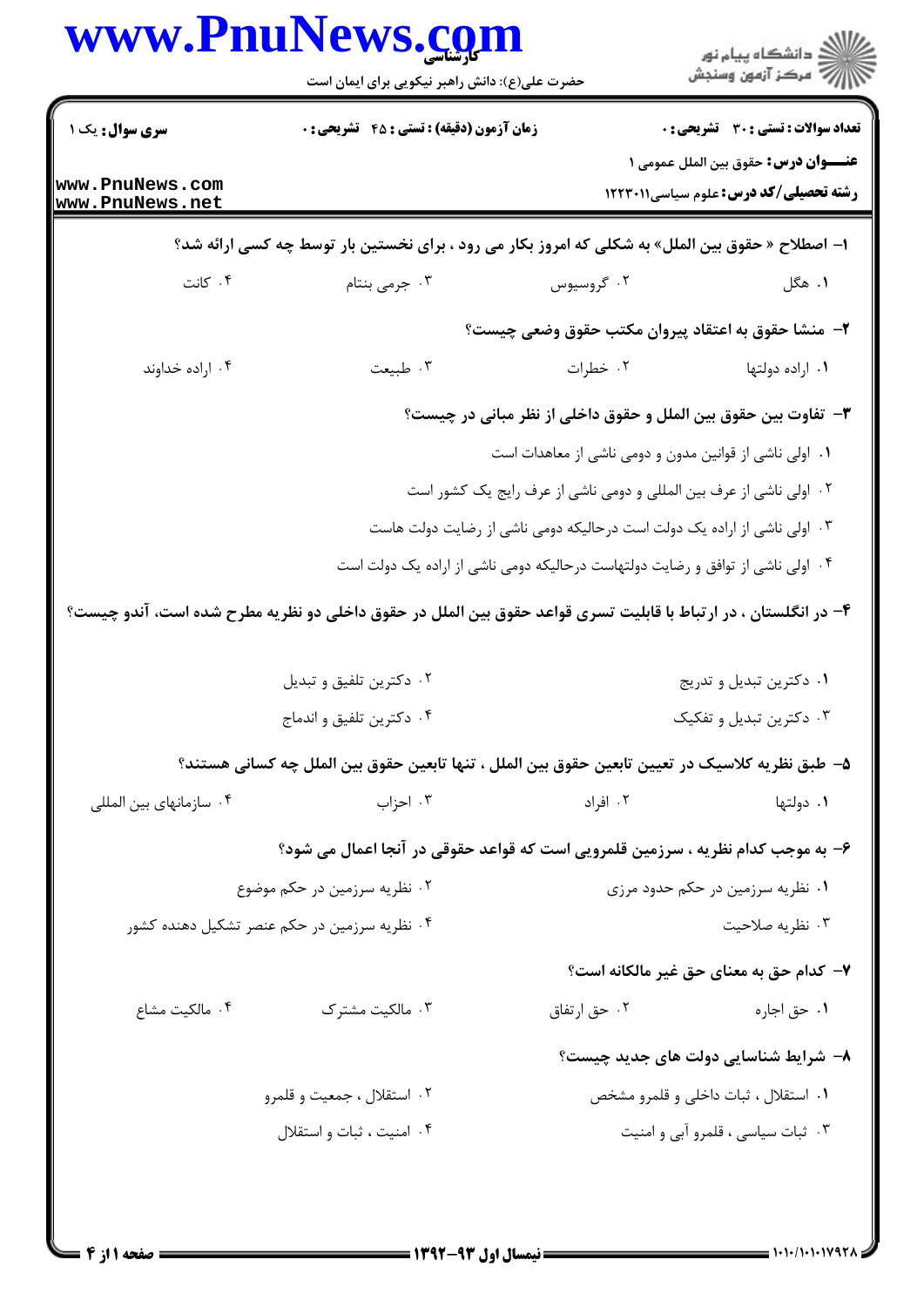|                                                | www.PnuNews.com                                        |                                                    | ڪ دانشڪاه پيام نور<br>/7 مرڪز آزمون وسنڊش                                                                                                         |
|------------------------------------------------|--------------------------------------------------------|----------------------------------------------------|---------------------------------------------------------------------------------------------------------------------------------------------------|
|                                                | حضرت علی(ع): دانش راهبر نیکویی برای ایمان است          |                                                    |                                                                                                                                                   |
| <b>سری سوال : ۱ یک</b>                         | <b>زمان آزمون (دقیقه) : تستی : 45 گتشریحی : 0</b>      |                                                    | <b>تعداد سوالات : تستی : 30 ٪ تشریحی : 0</b>                                                                                                      |
| www.PnuNews.com<br>www.PnuNews.net             |                                                        |                                                    | <b>عنـــوان درس:</b> حقوق بين الملل عمومي ١<br><b>رشته تحصیلی/کد درس:</b> علوم سیاسی1۲۲۳۰۱۱                                                       |
|                                                |                                                        |                                                    | ۹- به موجب کدام نظریه ، مادامی که حکومت جدید شکل قانونی خود را نیافته است و بر اساس یک قانون اساسی حکومت<br>نمی کند نباید مورد شناسایی قرار گیرد؟ |
| ۰۴ نظریه وابستگی                               | ۰۳ نظریه توبار                                         | ٠٢ نظريه استرادا                                   | ٠١ نظريه استقلال                                                                                                                                  |
|                                                |                                                        |                                                    | ۱۰– رکن اصلی سازمان ملل متحد چیست؟                                                                                                                |
| ۰۴ دبیرخانه                                    | ۰۳ شورای اقتصادی                                       | ۰۲ مجمع عمومی                                      | ٠١ شوراي امنيت                                                                                                                                    |
|                                                |                                                        |                                                    | 11– انواع مخاصمات در حقوق بین الملل بشر دوستانه چیست؟                                                                                             |
| ٠٢ مسلحانه بين المللي و غير مسلحانه بين المللي |                                                        | ٠١ مسلحانه بين المللي و مسلحانه غير بين المللي     |                                                                                                                                                   |
|                                                | ۰۴ مسلحانه غير بين المللي و غير مسلحانه غير بين المللي |                                                    | ۰۳ غیر مسلحانه بین المللی و مسلحانه غیر بین المللی                                                                                                |
|                                                |                                                        |                                                    | ۱۲−  انواع رفتار جنایتکارانه طبق آیین نامه دادگاه بین المللی نورنبرگ چیست؟                                                                        |
|                                                | ۰۲ جنایت علیه دولت ، حقوق و صلح                        | ٠١ جنايت عليه عدالت ، صلح و امنيت                  |                                                                                                                                                   |
|                                                | ۰۴ جنایت غیر انسانی ، جنایات علیه صلح و امنیت          |                                                    | ۰۳ جنایت جنگی ، جنایات علیه صلح و بشریت                                                                                                           |
|                                                |                                                        |                                                    | ۱۳– حق تعیین سرنوشت شامل کدام دسته از ملتها می شود؟                                                                                               |
|                                                |                                                        |                                                    | ۰۱ ملتهای تحت سلطه استعماری ، تحت سلطه بیگانه و تحت سلطه یک رژیم نژادپرست                                                                         |
|                                                |                                                        |                                                    | ۰۲ ملت های آزاد ، رهایی بخش و استقلال طلب                                                                                                         |
|                                                |                                                        |                                                    | ۰۳ ملت های استقلال طلب ، تحت سلطه و نژادپرست                                                                                                      |
|                                                |                                                        |                                                    | ۰۴ ملتهای آزادیبخش، استعمارزده و تحت سلطه بیگانه                                                                                                  |
|                                                |                                                        |                                                    | ۱۴- قاعده ایست که بدنبال تکرار رفتارهای یکسان شکل گرفته و ایجاد التزام کرده باشد؟                                                                 |
| ۰۴ عرف                                         | ۰۳ عدالت                                               | ۰۲ رويه قضايي                                      | ۰۱ قانون                                                                                                                                          |
|                                                |                                                        |                                                    | ۱۵– عوامل دخیل در تشکیل عنصر مادی عرف چیست؟                                                                                                       |
| ۰۲ شرط قانون ، یکسانی رفتارها و ارزشها         |                                                        | ۰۱ شرط مدت ، تعدد رفتارها و عدم تساوی ارزش و رفتار |                                                                                                                                                   |
|                                                | ۰۴ شرط زمان ، شرط مکان و شرط رفتار                     |                                                    | ۰۳ عدم یکسانی ارزشها ، یکسانی رفتارها و شرط مکان                                                                                                  |
|                                                |                                                        |                                                    | ۱۶– انواع قواعد عرفی از حیث دامنه شمول چیست؟                                                                                                      |
|                                                | ۰۲ عرف ملي و بين المللي                                |                                                    | ۰۱ عرف مادي و معنوي                                                                                                                               |
|                                                | ۰۴ عرف منطقه ای و ملی                                  |                                                    | ۰۳ عرف جهانی و منطقه ای                                                                                                                           |
|                                                |                                                        |                                                    |                                                                                                                                                   |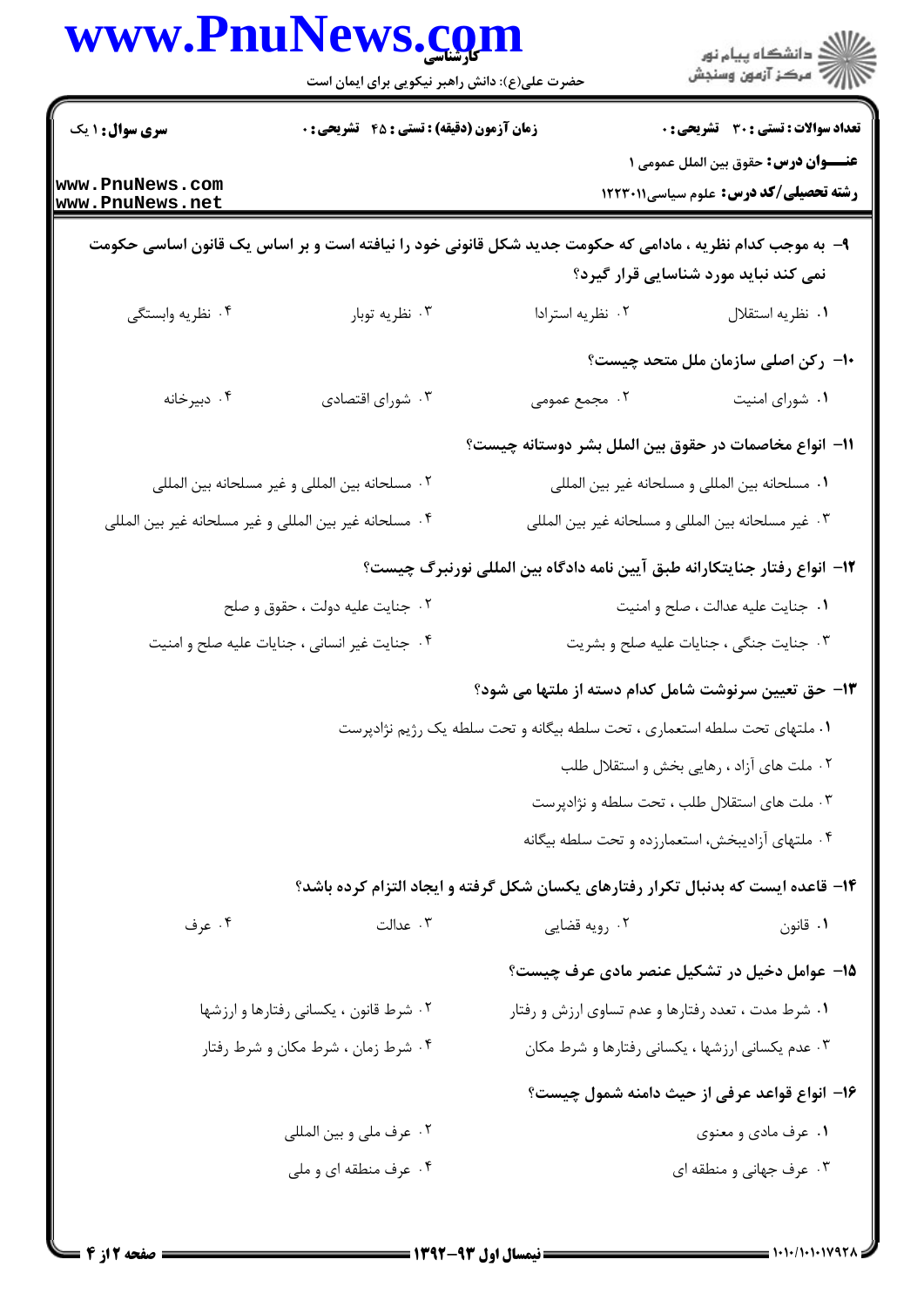|                                    | www.PnuNews.com                                  | ڪ دانشڪاه پيام نور<br>/7 مرڪز آزمون وسنڊش                                                              |
|------------------------------------|--------------------------------------------------|--------------------------------------------------------------------------------------------------------|
|                                    | حضرت علی(ع): دانش راهبر نیکویی برای ایمان است    |                                                                                                        |
| <b>سری سوال : ۱ یک</b>             | <b>زمان آزمون (دقیقه) : تستی : 45 تشریحی : 0</b> | <b>تعداد سوالات : تستی : 30 ٪ تشریحی : 0</b><br><b>عنـــوان درس:</b> حقوق بین الملل عمومی ۱            |
| www.PnuNews.com<br>www.PnuNews.net |                                                  | <b>رشته تحصیلی/کد درس:</b> علوم سیاسی1۲۲۳۰۱۱                                                           |
|                                    |                                                  | 17- معاهده بین المللی ناشی از چیست؟                                                                    |
|                                    | ۰۲ اراده افراد                                   | ۰۱ اراده دولتها                                                                                        |
|                                    | ۰۴ سازمان های بین المللی                         | ۰۳ آراء حقوق دانان                                                                                     |
|                                    |                                                  | 1۸– موضوع معاهدات بين المللي چيست؟                                                                     |
|                                    | ٢. قواعد بنيادين جامعه بين المللي                | ۰۱ مسایل سیاسی و تجاری بین دو یا چند کشور                                                              |
|                                    | ۰۴ كشورهاي تحت الحمايه                           | ۰۳ سازمان های منطقه ای و بین المللی                                                                    |
|                                    |                                                  | ۱۹- طبقه بندی شکلی و صوری معاهدات در کدام گزینه آمده است؟                                              |
|                                    | ۰۲ معاهدات بسته ، باز و قراردادی                 | ۰۱ معاهدات دوجانبه ، چند جانبه و همه جانبه                                                             |
|                                    | ۰۴ معاهدات داخلی ، خارجی و برون مرزی             | ۰۳ معاهدات ملی ، منطقه ای و فرامنطقه ای                                                                |
|                                    |                                                  | +٢- طبق كنواسيون وين ١٩۶٩ ، تنها چه كساني داراي اهليت بين المللي براي انعقاد معاهدات بين المللي هستند؟ |
|                                    | ۰۲ سازمان های منطقه ای                           | ۰۱ افراد                                                                                               |
|                                    | ۰۴ دولت ها                                       | ۰۳ سازمان های بین المللی                                                                               |
|                                    |                                                  | 21−  مهمترين شرط شكلي پذيرش حق شرط در معاهدات بين المللي چيست؟                                         |
|                                    | ۰۲ ثبت آن در سازمان ملل                          | ۰۱ اطلاع رسانی کتبی به دولتهای طرف معاهده                                                              |
|                                    | ۰۴ اعلام حق شرط قبل از انعقاد معاهده             | ٠٣ امضاء آن توسط مقامات ذيصلاح                                                                         |
|                                    |                                                  | <b>3۲-</b> قیدی است به معنی عدول از قاعده کلی « عمل دیگران به حال ثالث نه مفید است و نه مضر» ؟         |
|                                    | ۰۲ اصل انتفاع                                    | ٠١. اصل تعهد به نفع ثالث                                                                               |
|                                    | ۰۴ قید دولت تحت قیمومیت                          | ٠٣ قيد دولت كامله الوداد                                                                               |
|                                    |                                                  | ۲۳– شرط لازم الاجرا شدن معاهده مربوط به تشکیل جامعه اقتصادی اروپا بعنوان معاهده چند جانبه چه بود؟      |
|                                    | ۰۲ تصویب کلیه اعضاء                              | ۰۱ ثبت در دبیرخانه سازمان ملل                                                                          |
|                                    | ۰۴ موافقت مراجع ذيصلاح                           | ۰۳ امضای مقامات مافوق                                                                                  |
|                                    |                                                  | ۲۴− مراجع حقوقی بین المللی صلاحیت دار برای تفسیر معاهدات چیست؟                                         |
|                                    | ۰۲ سازمان های بین المللی                         | ٠١ مراجع داوري و مراجع قضايي                                                                           |
|                                    | ۰۴ مراجع قانونگذاری                              | ۰۳ مراجع دولتی                                                                                         |